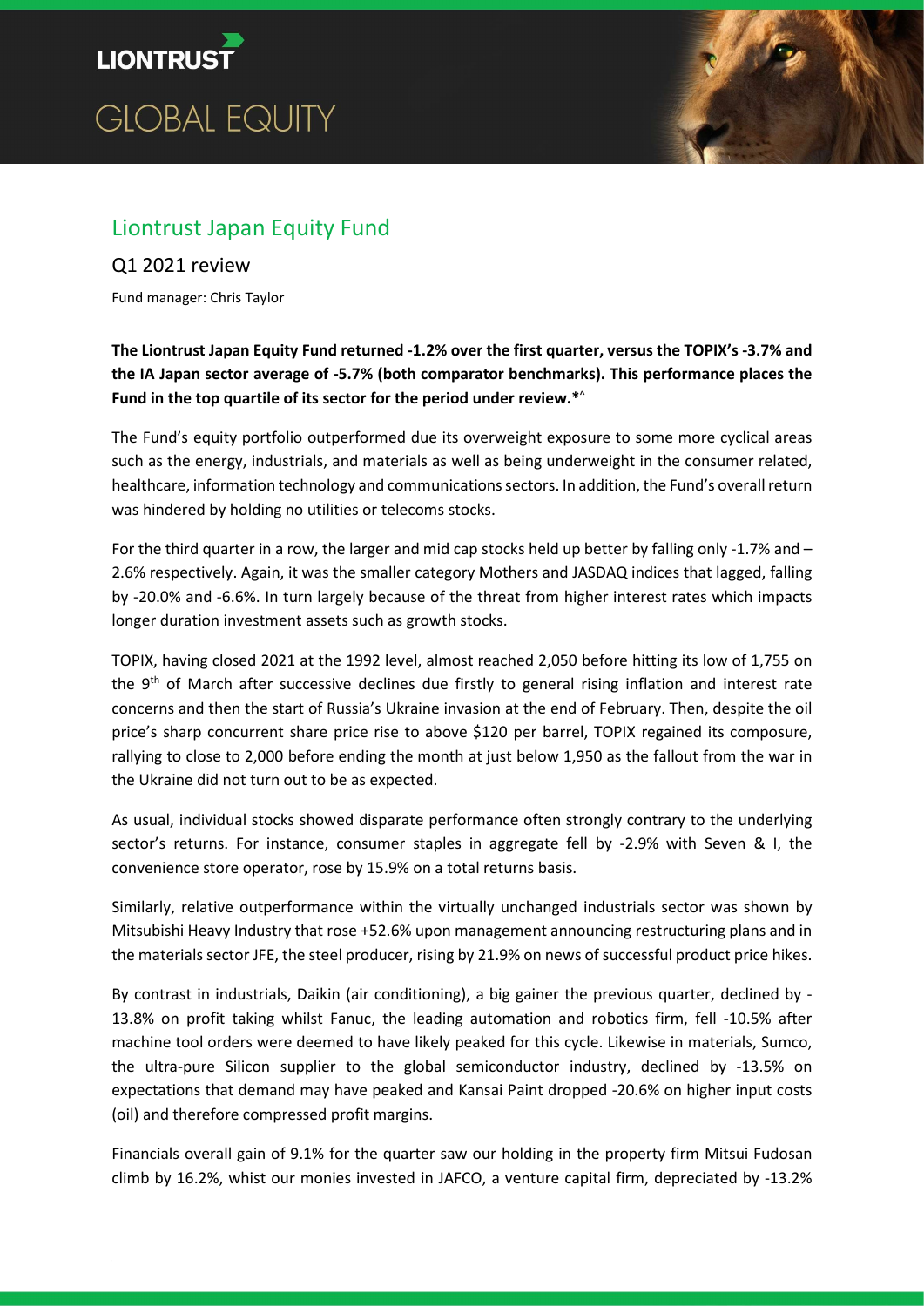given the current global uncertainties and likely interest rate rises would lessen both the opportunity and the valuation of any firms that it tried to list upon the public markets.

As previously stated, our investment thesis remains that we expect Japanese equities to do relatively well based on their balance sheets and balance of operations tilted towards the non-OECD and the more cyclical sectors. We expect inflation's stickiness to become more apparent and force central banks to raise rates further and faster than generally expected. As a result, given the generally no/low debt condition of most Japanese firms and given increased tax burdens are likely to be imposed on US firms, the relative improvement in profitability should encourage investment into the Japanese stock market.

Also, the emerging trends of near-shoring and de-globalisation have already been embraced by Japanese firms who began to de-emphasise their Chinese operations and relocated elsewhere should place them at a structural competitive advantage. The renewed demand for capital equipment should also benefit the many Japanese firms in these sectors.

In the meantime, the government, having approved in December a record for the new financial year as well as restated its intention to keep Japanese interest rates at their current levels whilst other OECD nations raise theirs, suggests the yen will succumb to widening interest rate differentials and will help underwrite a multi-year recovery in Japanese corporate profits. As such, the Fund will remain overweight in large, well-financed, industry dominant Japanese multinationals that are set to benefit most from the currency's likely weakening.

|                                  | $Mar-22$ | $Mar-21$ | <b>Mar-20</b> | $Mar-19$ | <b>Mar-18</b> |
|----------------------------------|----------|----------|---------------|----------|---------------|
| Liontrust Japan Equity C Acc GBP | $-5.8%$  | 40.7%    | $-4.0\%$      | $-7.8%$  | 6.6%          |
| <b>Topix</b>                     | $-3.1%$  | 24.4%    | $-2.9%$       | $-2.1%$  | 7.9%          |
| IA Japan                         | $-4.4%$  | 31.8%    | $-3.4%$       | $-3.6%$  | 9.2%          |
| Quartile                         |          |          |               | 4        |               |

### Discrete years' performance (%)\*\*, to previous quarter-end:

#### \*Source: FE Analytics as at 31.03.22

#### \*\*Source: FE Analytics as at 31.03.22. Quartiles generated on 05.04.22

For a comprehensive list of common financial words and terms, see our glossary at: https://www.liontrust.co.uk/benefits-of-investing/guide-financial-words-terms

#### Key Risks

Past performance is not a guide to future performance. The value of an investment and the income generated from it can fall as well as rise and is not guaranteed. You may get back less than you originally invested.

The issue of units/shares in Liontrust Funds may be subject to an initial charge, which will have an impact on the realisable value of the investment, particularly in the short term. Investments should always be considered as long term.

Investment in the Fund involves foreign currencies and may be subject to fluctuations in value due to movements in exchange rates. The Fund may invest in emerging markets/soft currencies or in financial derivative instruments, both of which may have the effect of increasing volatility.